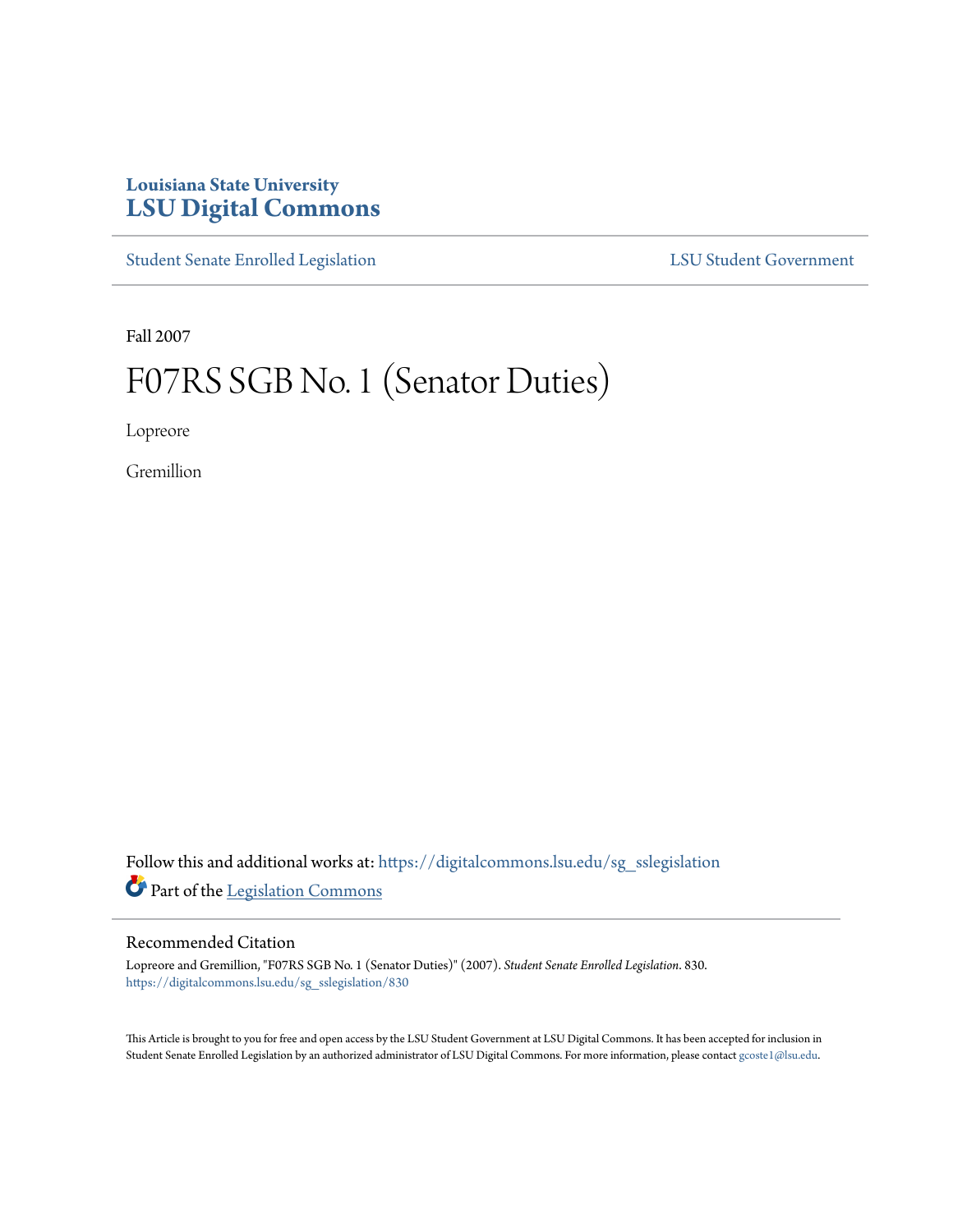|                                                                | STUDENT GOVERNMENT                      |                                                                                                                                                                                                                                                                                                                                                                                                                                                                                                                                                                                                                                             | <b>FINAL</b> |  |  |
|----------------------------------------------------------------|-----------------------------------------|---------------------------------------------------------------------------------------------------------------------------------------------------------------------------------------------------------------------------------------------------------------------------------------------------------------------------------------------------------------------------------------------------------------------------------------------------------------------------------------------------------------------------------------------------------------------------------------------------------------------------------------------|--------------|--|--|
| $\frac{1}{2}$                                                  | LOUISIANA STATE UNIVERSITY              |                                                                                                                                                                                                                                                                                                                                                                                                                                                                                                                                                                                                                                             |              |  |  |
| $\overline{4}$                                                 | <b>STUDENT SENATE</b>                   |                                                                                                                                                                                                                                                                                                                                                                                                                                                                                                                                                                                                                                             |              |  |  |
| 5                                                              | So7RS                                   |                                                                                                                                                                                                                                                                                                                                                                                                                                                                                                                                                                                                                                             |              |  |  |
| 6                                                              | SGB No. 1                               |                                                                                                                                                                                                                                                                                                                                                                                                                                                                                                                                                                                                                                             |              |  |  |
| 7                                                              | SENATORS LOPREORE AND GREMILLION<br>BY: |                                                                                                                                                                                                                                                                                                                                                                                                                                                                                                                                                                                                                                             |              |  |  |
| 8                                                              |                                         |                                                                                                                                                                                                                                                                                                                                                                                                                                                                                                                                                                                                                                             |              |  |  |
|                                                                |                                         |                                                                                                                                                                                                                                                                                                                                                                                                                                                                                                                                                                                                                                             |              |  |  |
| 9                                                              | <b>A BILL</b>                           |                                                                                                                                                                                                                                                                                                                                                                                                                                                                                                                                                                                                                                             |              |  |  |
| 10<br>11<br>12                                                 |                                         | A BILL TO AMEND STUDENT SENATOR DUTIES ARTICLE TWO II SECTION SIX (6) OF<br>THE SENATE BYLAWS                                                                                                                                                                                                                                                                                                                                                                                                                                                                                                                                               |              |  |  |
| 13<br>14<br>15<br>16<br>17                                     | <b>PARAGRAPH 1:</b>                     | Whereas, the purpose of the Louisiana State University<br>Agricultural and Mechanical College Student Government<br>Senate is to serve the students in every way that it can, to the<br>best of its ability; and                                                                                                                                                                                                                                                                                                                                                                                                                            |              |  |  |
| 18<br>19<br>20                                                 | <b>PARAGRAPH 2:</b>                     | Whereas, the LSU A&M Student Government has expressed<br>ardent and unanimous interest in increasing transparency<br>between the Student Government and the Student Body; and                                                                                                                                                                                                                                                                                                                                                                                                                                                               |              |  |  |
| 21<br>22<br>23<br>24<br>25<br>26<br>27<br>28                   | <b>PARAGRAPH 3:</b>                     | Whereas, many members of the Louisiana State University<br>Agricultural and Mechanical College Student Body have<br>previously expressed both disappointment in previous Student<br>Government opaqueness and ardent interest in increasing<br>transparency of communication between the Student<br>Government and the Student Body; and                                                                                                                                                                                                                                                                                                    |              |  |  |
| 29<br>30<br>31<br>32<br>33                                     | PARAGRAPH 4:                            | Whereas, direct and unmediated communication between<br>Student Government Senators and their constituents is the only<br>way to ensure effective representation and confer legitimacy<br>upon the body; and                                                                                                                                                                                                                                                                                                                                                                                                                                |              |  |  |
| 34<br>35<br>36<br>37                                           | PARAGRAPH 5:                            | Whereas, Student Government Senators are already mandated to<br>maintain office hours to increase communication between<br>representatives and their constituents; and                                                                                                                                                                                                                                                                                                                                                                                                                                                                      |              |  |  |
| 38<br>39<br>40                                                 | PARAGRAPH 6:                            | Whereas the ambiguous nature of the currently enrolled Office<br>Hours Mandate has rendered it ultimately ineffective;                                                                                                                                                                                                                                                                                                                                                                                                                                                                                                                      |              |  |  |
| 41<br>42<br>43<br>44                                           | <b>PARAGRAPH 7:</b>                     | Therefore, be it enacted by the Student Government of Louisiana<br>State University Agricultural and Mechanical College that the<br>Article II Section 6 be amended to include Sub-Section C as<br>follows.                                                                                                                                                                                                                                                                                                                                                                                                                                 |              |  |  |
| 45<br>46<br>47<br>48<br>49<br>50<br>51<br>52<br>53<br>54<br>55 |                                         | C. "The Student Government Senate shall implement and<br>maintain an open forum for the Student Body in the form of a<br>Student Government Senate Table in Free Speech Ally at least<br>two $(2)$ days a week, one $(1)$ of which must be on either a<br>Tuesday or a Thursday, one of which must be on either a<br>Monday, Wednesday, or Friday, for at least one (1) hour,<br>between the hours of 10:00 AM and 02:00 PM, to be manned by<br>at least two (2) incumbent Student Government Senators. These<br>Open Forums shall be organized and recorded by the Chairman<br>of the Governmental Relations Committee in conjunction with |              |  |  |